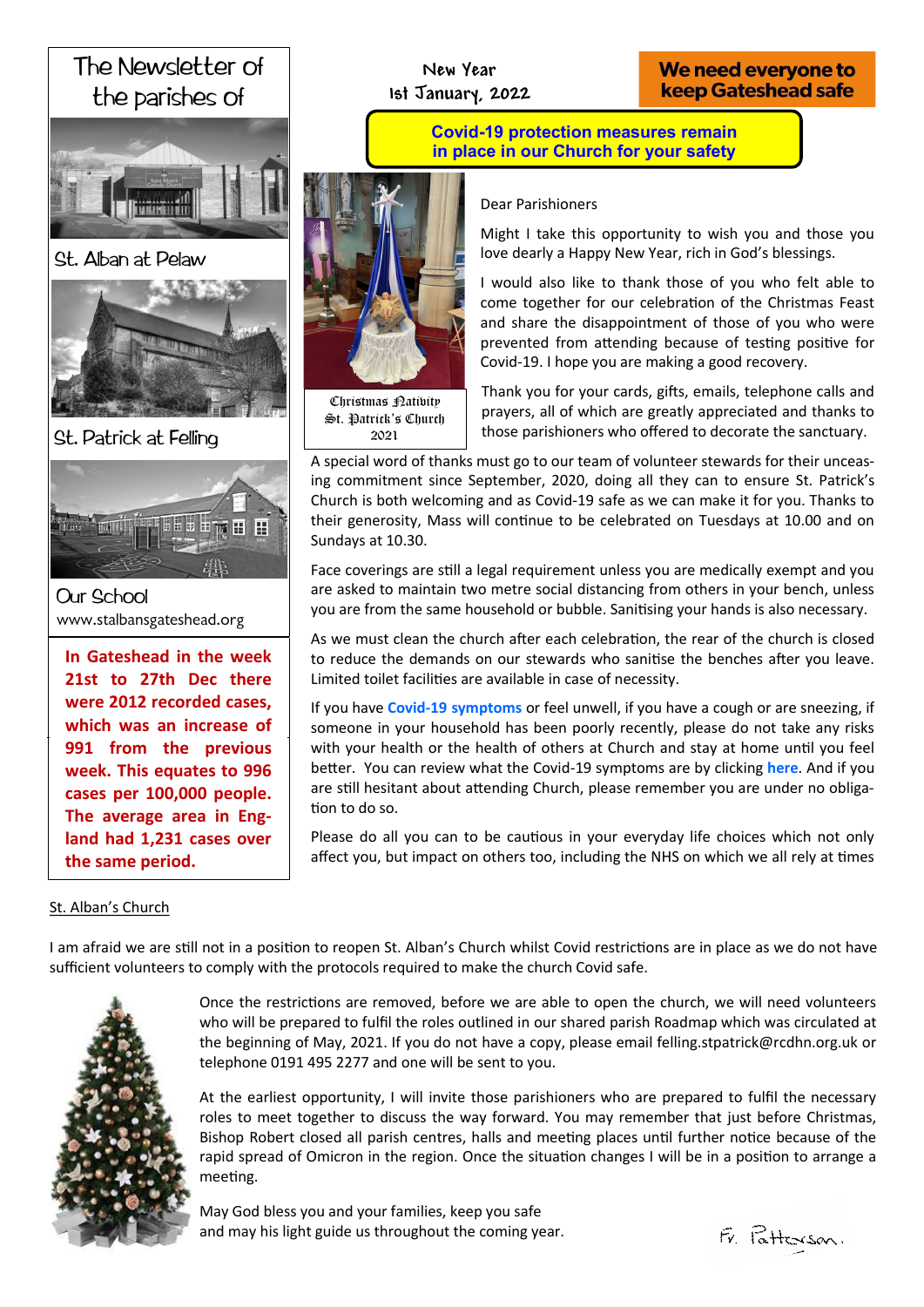# **Mass to view on line**

Mass is live streamed from our Cathedral. Visit the [Cathedral website](https://www.youtube.com/channel/UC12EvW0Eqg-cFTh5i2y_EQw) for times this week.

Alternatively, you may like to follow Mass from the [Holy Name, Jesmond.](https://www.youtube.com/channel/UCnVss0mkVR2GKS5VPJOEsDA) Visit the website for Mass times this week.

# **Mass Intentions**

With the exception of Sunday and Tuesday, Fr. Patterson will celebrate Mass privately during the week remembering the following Intentions. *Face coverings must be worn when attending Church*, *unless you are medically exempt.*

Monday: Olwin Durham

**Tuesday**: **10.00 in St. Patrick's Church** with the prayers of the Feast of the Epiphany**:** Nellie Armstrong Wednesday: Funeral Service for Sheila Fletcher - **by invitation - Covid restrictions apply** Thursday**:** The sick, their families, NHS staff & Care Workers Friday**:** Brian Grace Senior and Brian Grace Junior

Saturday: Fr. Patterson's intentions

**Sunday**: **10.30 in St. Patrick's Church**: For the intentions of all our parishioners

When you are unable to celebrate Mass in Church, you may wish to make this act of spiritual communion:-

*Lord Jesus, I believe that you are present in the most Blessed Sacrament. I love you above all things and I desire to receive you into my soul. Since I cannot now receive you sacramentally, come at least spiritually into my heart. I embrace you as if you were already there and unite myself wholly to you. Never permit me to be separated from you. Amen.*

### **Please keep in your prayers:**

- all our parishioners who are sick, housebound or in hospital.
- all those near and dear to us whose memories we cherish at this time
- and Sheila Fletcher, who has died. May she rest in peace.

in our country May they rest in Peace



### **Let us pray**

Gracious God, as we remember before you all those people who have died from the coronavirus, surround us and all who mourn with your compassion. Be gentle with us in our grief, protect us from despair and give us grace to persevere and face the future with hope. We make this prayer in Jesus Christ our risen Lord. Amen.



# **A Prayer for Carers, Nurses and Doctors**

Lord Jesus, who healed the sick and gave them new life, be with doctors, nurses and carers, as they act as agents of your healing touch. In desperate times, keep them strong yet loving; and when their work is done, be with them in their weariness and in their tears. Amen.

# **A Prayer for the New Year and beyond**

We are a community of memory that looks back; we are a community of Spirit that looks forward.

It is important, though not easy, to look back with kindness and to look forward in hope.

This year is coming to a close and a new year beckons. Let us hand over the past to God for his healing blessing.

Let us ask the Lord to face the future with us so that we do not face it alone

Let us pray for each other and for all those we love

that we might know the promise of the Lord that brings the Gospel to a close. (Fr. Denis McBride C.Ss.R)



# **Your ongoing financial support is welcomed and needed**

Fr. Patterson continues to be grateful for your offerings during these difficult times and is especially grateful to those parishioners who regularly contribute to parish funds by standing order helping us meet the regular financial commitments of our churches.

*The details for standing orders and cheques are*



For St. Patrick's HSBC Bank Account name: DHN Felling St Patrick Sort code: 40-34-18 Account No: 52010453

You may bring your envelopes to Mass on Tuesdays or Sundays or drop them through the presbytery letterbox. **For security reason, envelopes should not be put through the letterbox of St. Alban's Presbytery.**

For St. Alban's HSBC Bank Account name: DHN Pelaw St Alban Sort code: 40-34-18 Account No: 92010984